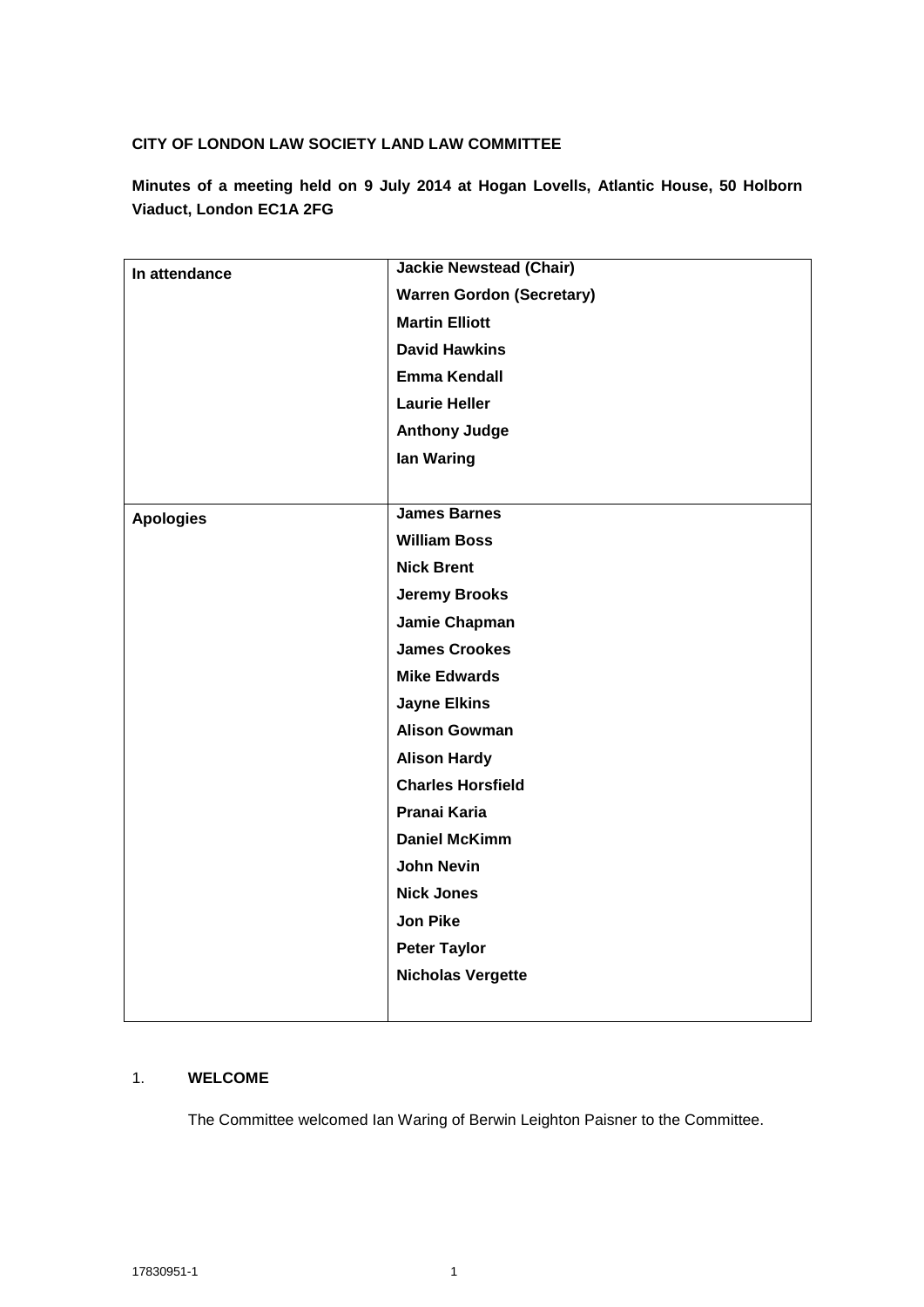### 2. **MINUTES**

The Minutes for the Committee meeting of 21 May 2014 were approved and are on the CLLS website.

### **3. CERTIFICATE OF TITLE – WRAPPER DOCUMENT**

Following the May 2014 Committee meeting, Warren Gordon updated the draft of the wrapper document for the Certificate of title to reflect the comments made and also added a 1-2 page introduction and guidance section. The revised draft was re-circulated to the Committee and discussed at this Committee meeting.

The only comment of note related to where the report on title, to which the certificate wrapper relates, has annexures and the recipient of the wrapper does not wish for all the annexures (or some of them) to be deemed to be disclosed to the recipient. The report may attach, for example, search results, replies to enquiries or other reports which would not form part of a certificate of title. By excluding these from the report for the purposes of the wrapper, it means that any relevant information must be summarised in the body of the report or in the wrapper.

Subject to that comment, the certificate wrapper for a report on title was approved by the Committee and will be added to the Land Law committee website page shortly. The Committee thanked all those involved in the wrapper project and in particular John Nevin and Daniel McKimm.

# **4**. **UPDATE ON CIL DRAFTING PROJECT**

The CLLS Planning Law committee had no comments on the Committee's drafting for the Community infrastructure levy and this has now been added to the website [http://www.citysolicitors.org.uk/attachments/article/114/Community%20infrastructure%20l](http://www.citysolicitors.org.uk/attachments/article/114/Community%20infrastructure%20levy%20drafting.pdf) [evy%20drafting.pdf](http://www.citysolicitors.org.uk/attachments/article/114/Community%20infrastructure%20levy%20drafting.pdf) 

# **5. PROPOSED CGT CHANGES FOR NON-RESIDENT PROPERTY OWNERS AND IMPACT OF POSSIBLE WITHHOLDING TAX**

In relation to the proposals for implementing a capital gains tax (CGT) charge on nonresidents disposing of UK residential property, a key concern was the impact of a possible withholding tax (mooted in the consultation document) on the conveyancing process. Would any such withholding tax have to be paid by the seller's conveyancer or buyer's conveyancer directly to HMRC and might this in certain highly geared situations prevent redemption of the seller's mortgage, which would have very serious consequences for transactions of this type?

At a meeting to discuss the proposals, HM Treasury/HMRC stated that, since the consultation, the thinking has moved away from a withholding tax to a payment on account. This payment on account is not intended to interfere with the conveyancing process. There will be no obligation on the seller's conveyancer or buyer's conveyancer to pay any withholding tax to HMRC. The seller itself and the seller only has the CGT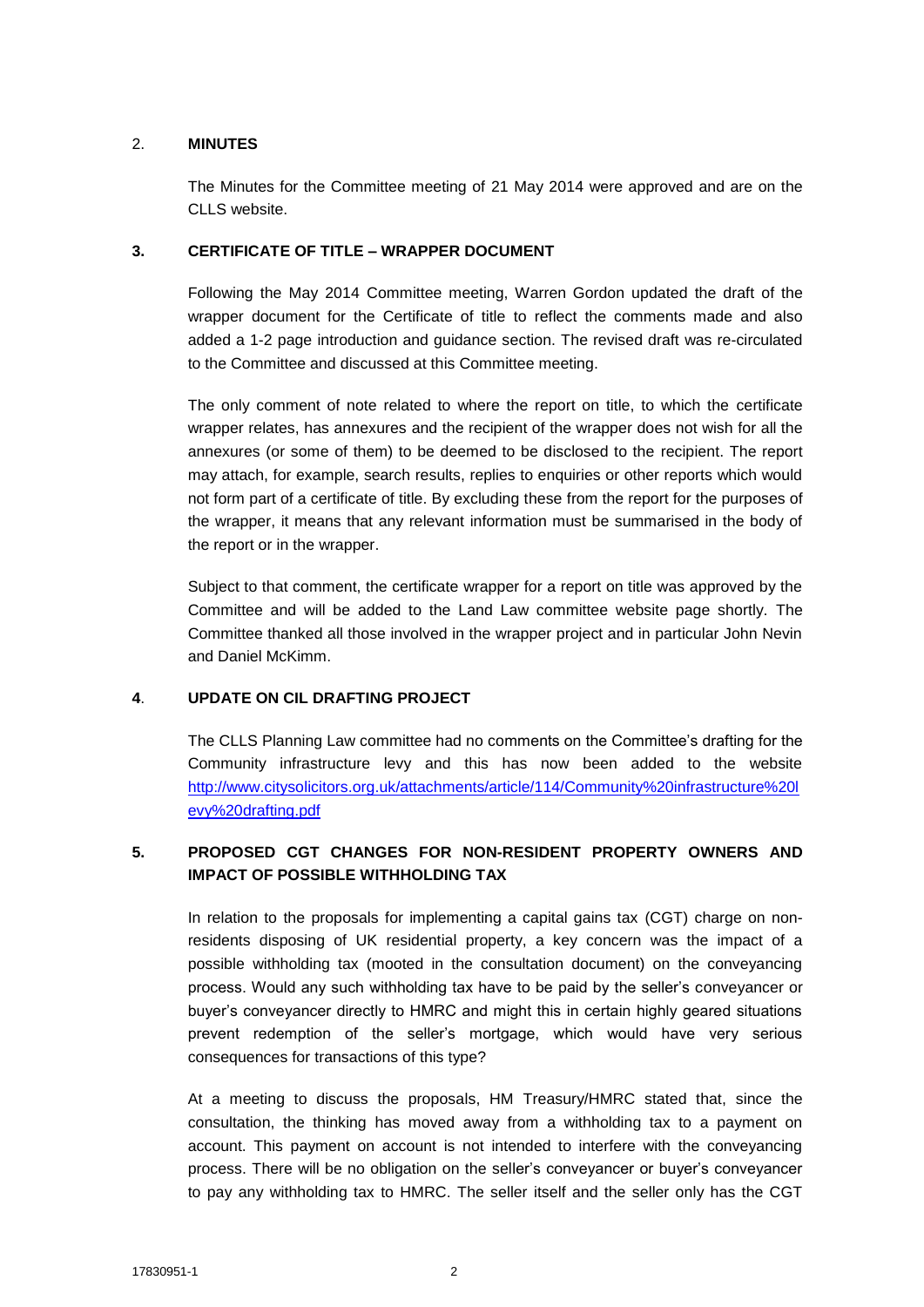liability, towards which it may need to make a payment possibly within a short period (depending on further consideration by HM Treasury/HMRC), but that is a matter for the seller, not for the seller's conveyancer or the buyer's conveyancer.

There will be no legal duty on either the seller's conveyancer or buyer's conveyancer to file any forms or make any payments or send any money in relation to a withholding tax or other CGT related payment in relation to non-residents disposing of UK residential property.

It is up to solicitors to determine whether they wish to carve out of terms of engagement letters any responsibility for advice on CGT and this may be a matter discussed between the client and solicitor. It was suggested at the meeting with HM Treasury/HMRC that while there will be no specific duty on the seller's conveyancer, the conveyancer may choose to mention generally to their client that there are possible CGT implications when a non-resident disposes of UK residential property. HMRC helpfully agreed to produce some guidance that can be passed to non-residents explaining the process.

The above comments were made at a meeting with HM Treasury/HMRC and are subject to the outcome of the formal consultation on these proposals and any final decisions on design and delivery by HM Treasury/HMRC.

# **6. OUTCOME OF GOVERNMENT CONSULTATION ON LAND REGISTRY AND LOCAL LAND CHARGES**

The Land Registry (LR) in June 2014 published the outcome of its consultation on Land Registry and local land charges [https://www.gov.uk/government/consultations/land](https://www.gov.uk/government/consultations/land-registry-wider-powers-and-local-land-charges)[registry-wider-powers-and-local-land-charges](https://www.gov.uk/government/consultations/land-registry-wider-powers-and-local-land-charges)

LR sought authority to take over the statutory function for holding and maintaining a composite Local Land Charges Register (LLCR) for England and Wales, in place of local authorities. The new model anticipates a central role for LR as sole registering authority for local land charges (LLCs) and for LR to become the sole provider of LLC official search results. Unofficial searches of the LLC register can continue to be provided by personal search companies.

LR's policy goals in relation to LLCs are to remove the national variations in the cost of the service; fee reductions in line with costs; improvement in processing times to maintain quality and integrity of data; and standardising the format of results.

Despite many of the responses to the consultation not being supportive of the proposals, the Government has decided that LR should proceed with the proposals. However, as a result of the responses received, the proposal to limit the period covered by an LLC official search to 15 years will not be implemented.

Concerns about the proposals included whether or not they would improve efficiencies since the CON29 replies would still need to be obtained from the local authorities. There is also uncertainty over the future nature of the Land Registry pending the outcome of the separate BIS consultation.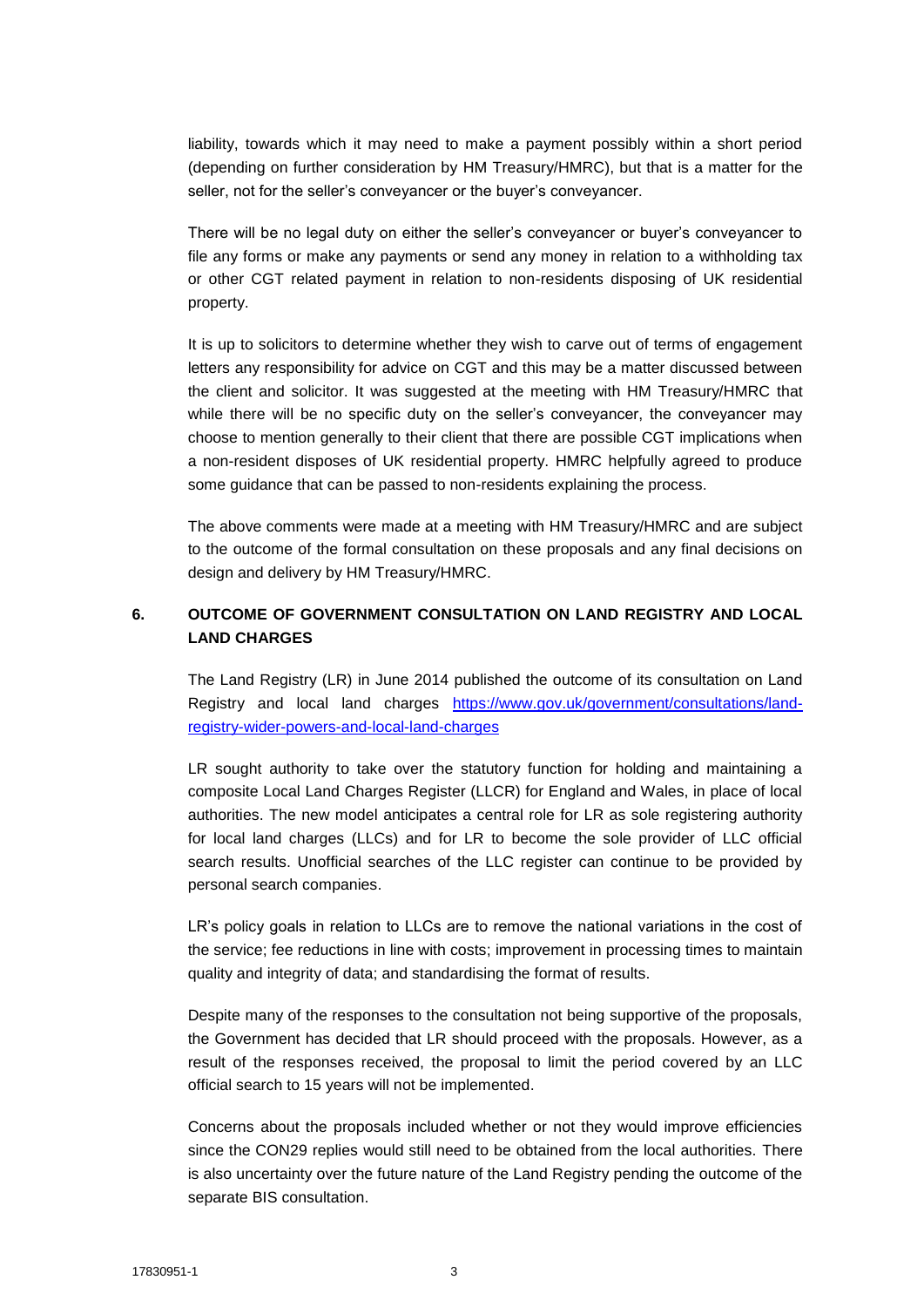### **7. GRAHAM REVIEW INTO PRE-PACK ADMINISTRATION**

#### <https://www.gov.uk/government/publications/graham-review-into-pre-pack-administration>

Pre-pack administration has been much criticised in some quarters in recent years. Opponents of the process have said that it lacks transparency, with deals negotiated in secret behind closed doors. Allegations have been made that the process does not result in the best value being achieved for businesses. However, it can be an important way of preserving value. The Government commissioned Teresa Graham CBE to undertake an independent review of the process.

The report makes recommendations about how pre-packs can be improved for all concerned. There are six recommendations, of which two are stated to be key.

The first is for a "pre-pack pool". One of the main criticisms of pre-packs is that there is a lack of transparency with pre-pack deals. Perceptions are that connected cases are inherently less fair to creditors. The proposal is that, on a voluntary basis, the connected party has an opportunity to present the deal's outline and why it is necessary to proceed in this way to a member of a pool of experienced business people prior to administration. This will create independent scrutiny of the deal yet retain overall secrecy before the event. A "connected party" includes a director, shadow director or company officer of the insolvent company, and other parties detailed in paragraph 9.5 of the report.

The second key recommendation is that, again on a voluntary basis, the connected party complete a "viability review" on the new company. A criticism of pre-packs is that businesses with fundamentally unviable business models are being allowed back into the marketplace post pre-pack, shorn of old company debts, often to fail again. The proposal is that the connected party draw up a 'viability review' on the new company, stating how the company will survive for at least 12 months from the date of the statement. A short narrative will also be provided, detailing what the new company will do differently from the old company in order that the business does not fail again. The statement/narrative will be drawn up by the connected party prior to administration.

The hope is that the market will come to expect the review's completion in connected party pre-packs, thereby ensuring a meaningful take-up of the proposal. The review may focus the attention of the connected party to the prospects of new company, thereby reducing the higher-than-expected failure rate of connected party new companies. In the event that the new company should fail, the statement will be available to the new company's insolvency office-holder to consider, alongside other records, when ascertaining if recovery action can be taken against the director. It may also assist the office-holder's statutory return to the Secretary of State regarding the director's conduct.

Should the voluntary measures proposed by Teresa Graham measures fail to have the desired impact, then she says that Government should consider legislating and to encourage take up of the proposals, Government may wish to consider taking a reserve legislative power at the earliest opportunity, in order that it can act should the behaviours outlined in the report continue.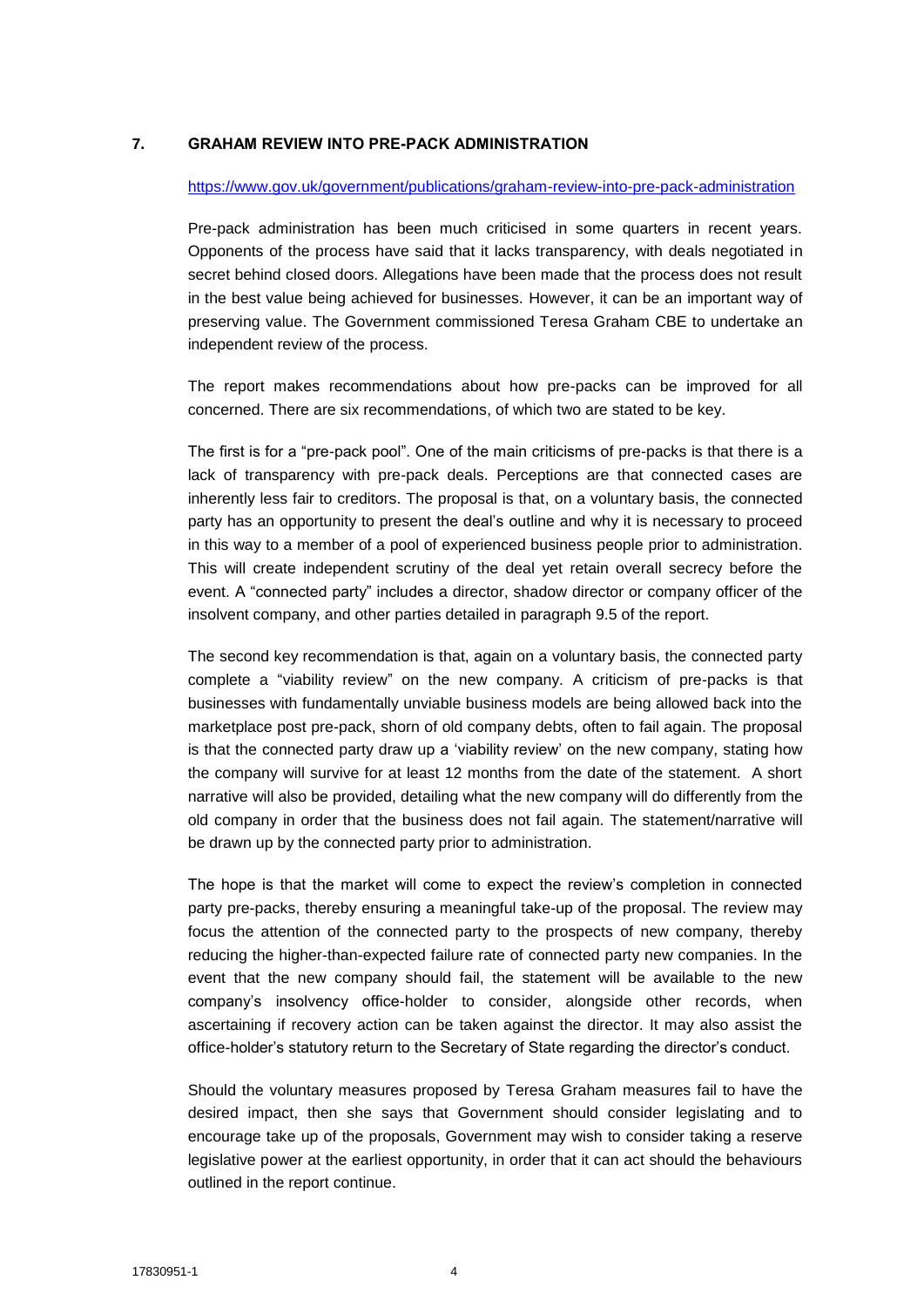The Committee noted the proposals, but considered that they do not appear to impact directly on real estate lawyers.

# **8. SIGNIFICANT DECISIONS ON RESIDENTIAL SERVICE CHARGE AND DEPOSITS FOR ASSURED SHORTHOLD TENANCIES**

8.1 In [Windermere Marina Village Ltd v Wild](http://www.bailii.org/cgi-bin/markup.cgi?doc=/uk/cases/UKUT/LC/2014/163.html&query=title+(+windermere+)&method=boolean) [April 2014], an Upper Tribunal case concerning a residential lease, the relevant service charge provision required the tenant to pay a fair proportion of the landlord's expenditure on communal services. The proportion was to be determined by the landlord's surveyor, whose decision was to be final and binding on the tenant. This case highlights that in a residential lease context such wording, if challenged, is likely to be regarded as void by the courts. This is because of section 27A(6) of *the Landlord and Tenant Act 1985*, which renders void provisions (for example, in leases) that take away the power of the Leasehold Valuation Tribunal to determine whether a service charge is payable and the amount payable, which involves consideration of the proportions of service charge contributions for each tenant.

At risk are residential leases where the parties have not agreed the apportionment of liability at the start of the lease, but have left the apportionment to be determined by a third party at a later date. Also at risk is the situation where more than one method of apportioning charges is identified, but the choice of which method is to be adopted, either generally or in relation to particular categories of expenditure, is left to the landlord or a third party.

Section 27A(6) does not apply in respect of matters that have already been agreed by tenants, for example, the lease provides that the apportionment of service charge expenditure between different parties is in accordance with a fixed proportion or percentage or an agreed formula (such as by reference to floor area, bed spaces or rateable value).

This decision will be of some concern for landlords of existing residential leases where the parties have left the question of apportionment to be determined by the landlord or a third party. Such determination provision may be held to be void if challenged and the tribunal can substitute its own apportionment.

8.2 The other case relates to the requirement to protect a deposit for a statutory periodic assured shorthold tenancy.

Superstrike v Rodrigues [2013] highlighted that a landlord may be required to protect a tenant's deposit for an assured shorthold tenancy (AST) in accordance with statutory requirements, even though the AST for which the deposit was originally provided was entered into before the requirements came into force. That was because when the fixed term of the AST ended, the tenant continued in occupation under a new statutory periodic AST on the same terms as the old tenancy including the obligation to provide the deposit. Since this new tenancy started after the requirements were in force, the deposit had to be protected.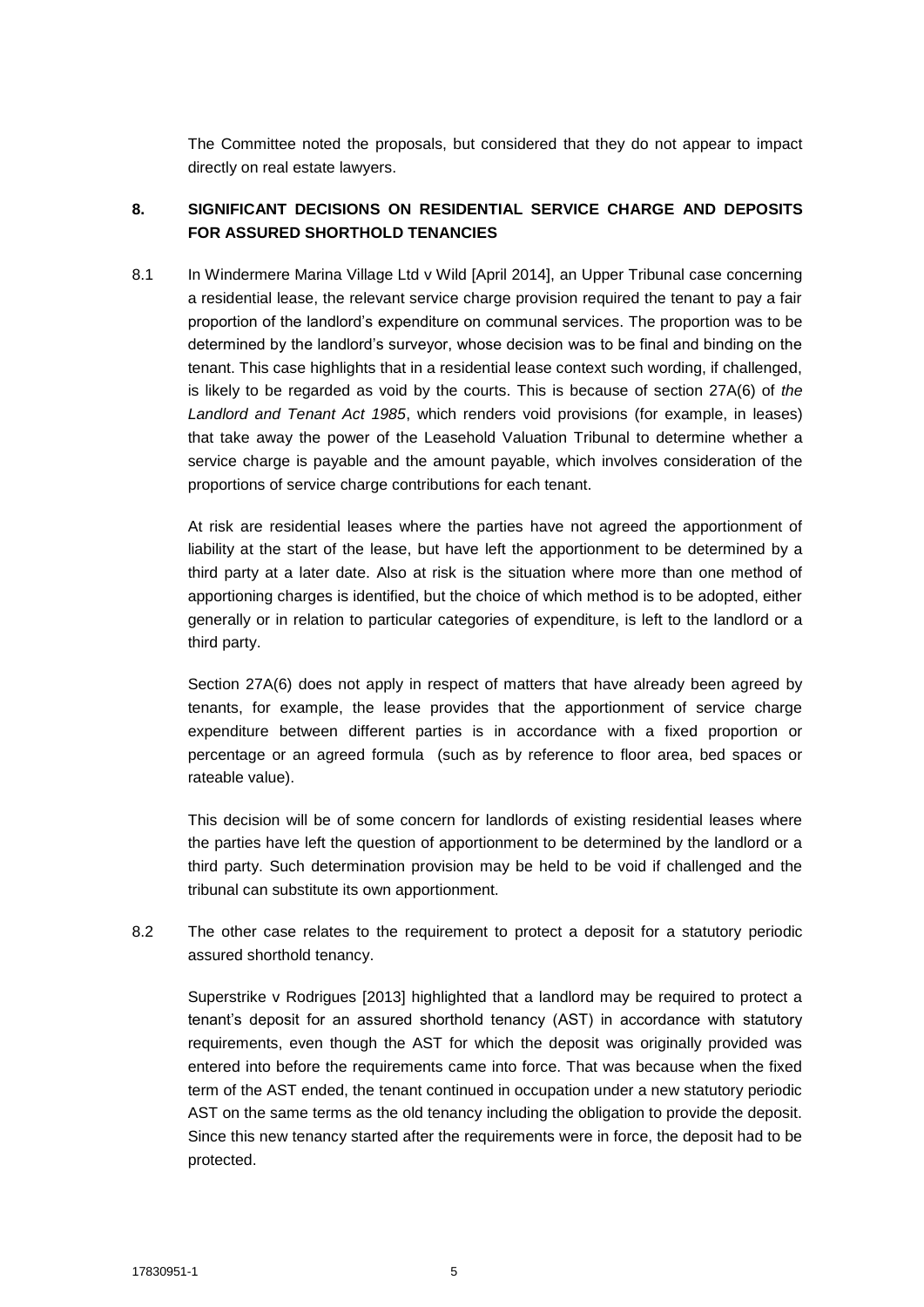In Gardner v McCusker [May 2014], the County court was faced with the question whether the same rule applied to an AST that had been entered into after the statutory requirements had come into force on 6 April 2007 and where the deposit had already been properly registered when the tenancy first began. The court applied the Superstrike decision and decided that when the original fixed term expired, a new tenancy had come into being which included an obligation on the tenant to pay the deposit. Consequently, the landlord was required to comply with the tenancy deposit registration requirements in relation to the new tenancy, even though it had done so in relation to the fixed term AST.

The decision will potentially cause problems for landlords of AST tenants, both going forward and in relation to existing statutory periodic ASTs where the requirements were not complied with. As a result of the decision, such landlords are required to comply with the deposit registration rules for ASTs (including serving the prescribed information on the tenant within 30 days) when the new periodic tenancy arises on expiry of the original fixed term, even where the deposit has already previously been registered and no new money for the deposit is paid by the tenant.

There are current proposals in a draft Bill to reform the rules governing registration of residential tenancy deposits, which, if enacted, would remove the requirement for a landlord to re-register a deposit when a new statutory periodic tenancy arises. However, there is no guarantee that such proposals will be brought into force and they are unlikely to have retrospective effect.

Landlords need to monitor their portfolios carefully to ensure that registration requirements are complied with both at the start of a fixed term AST and, critically, following its expiry. This is particularly important in view of the potential inability to regain possession of the premises if the statutory requirements have not been complied with. Late compliance with the requirement to serve the prescribed information on the tenant will, it appears, enable a landlord to serve an effective section 21 notice to obtain possession of the let premises (but this would not appear to be the case if the deposit has not been protected at all (as in Superstrike)). The landlord, however, may be fined for such late compliance.

These two decisions are very significant for those involved with leases of residential property.

### **9. NEW LAND REGISTRY FORM RQ(CO)**

The Land Registry has introduced an additional security measure for companies with registered property. Under this free service, a company (or a conveyancer on its behalf) can make a request using a Form RQ(Co) to enter a counter-fraud restriction on up to three registered titles to its property.

The restriction is designed to help safeguard against forgery, particularly the prevention of a fraudster forging a signature. Once registered, it requires a solicitor (or other conveyancer) to certify that they are satisfied that the company transferring or mortgaging the property is the same company as the owner before any new sale, lease or mortgage is registered. The solicitor (or other conveyancer) must also certify that they are satisfied